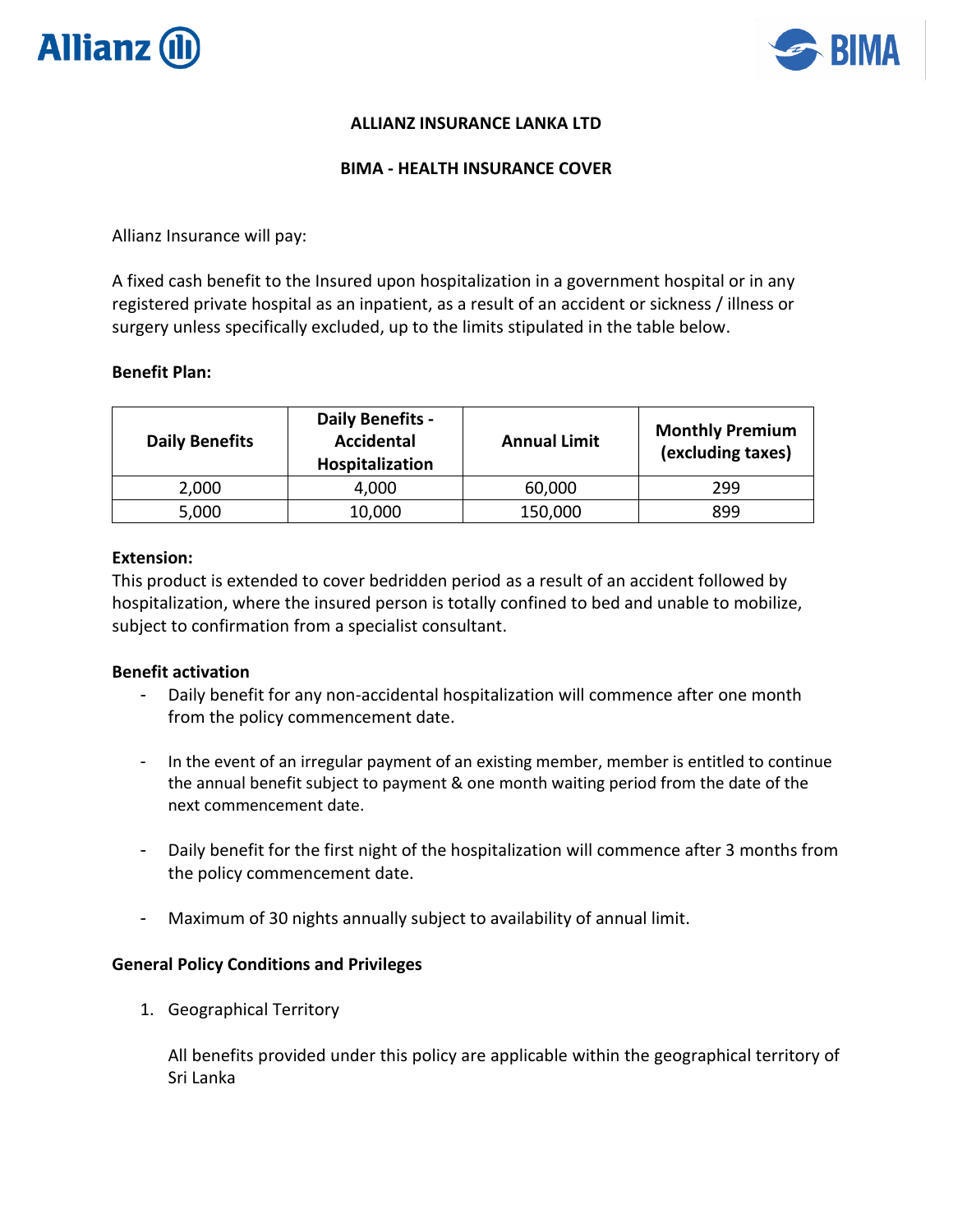2. Policy Commencement and Renewal

Policy commencement date shall be the 1st day of the following month irrespective of the registration date / payment date. Thereafter, this policy is renewable annually by paying the monthly premium rates effective at that time. The Insurer reserves the right to withdraw or change the terms of this Policy, including change End User Price, at any time provided at least 30 days' notice will be given to the Insurance Subscriber.

3. Age limit

This policy covers the persons aged between 18 to 65 years.

4. Enrolment

Enrolment will be carried out through any master / visa cards

5. Premium Payments

The policy holder shall settle premium as mentioned above.

6. Termination of individual Insurance

This insurance cover shall be automatically terminated at the earliest time below if:

- The Insured person exceeds 65 years of age or;
- Upon Death
- 7. Claim Submission

All claim documents shall be submitted within 60 days from the date of discharge and incurred date of physical disablement.

8. Claim Limits

Daily allowance shall be settled for the period of hospitalization based on the option taken for maximum up to 30 nights. Daily benefit for bedridden period due to an accident would be paid for a maximum of seven days in any one event and for the policy year.

9. Claim Documents

Claims shall be submitted with:

For Hospitalization

- Claim form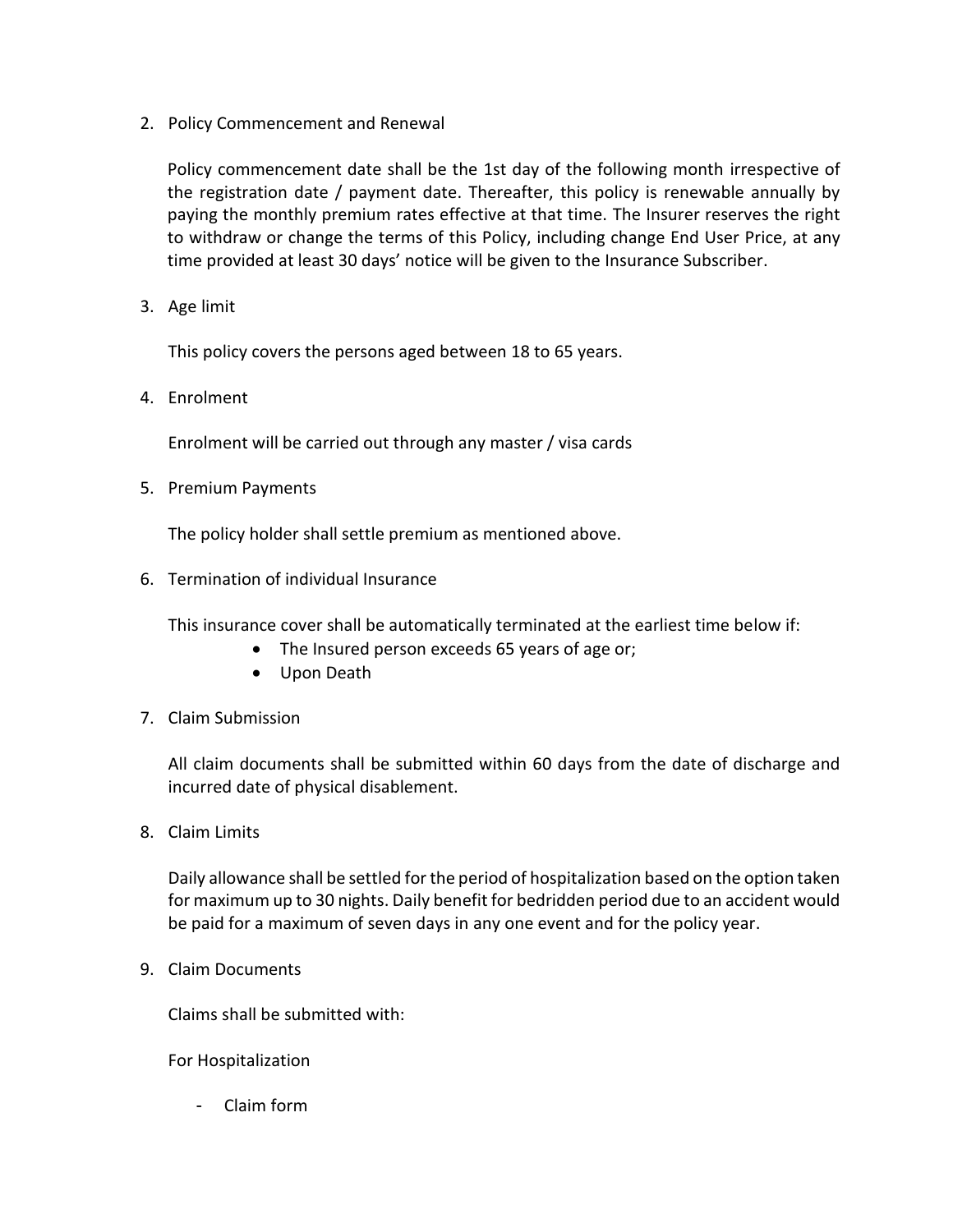- Copy of the completed diagnosis card.
- Original medical certificates authorized by the specialist consultant
- Copy of identification document (NIC / Driving License)

For Accident claims

- Claim form
- Police report if required
- Original medical certificates authorized by specialist consultant
- All investigation reports such as X-rays / Scans etc.

The processing of claim will commence only upon receipt of the completed documents as stated above. All diagnosis cards and medical certificates should be duly completed with all the necessary components including:

- Admission and discharge dates
- Patients name, age and sex
- Admission complaint
- Investigation done
- Treatment given and the plan on discharge
- Doctor's rubber stamp and the signature

## 10. No Assignment

The Insurance cover granted under this policy shall be non – assignable

## 11. Exclusions

The Company shall not be liable to pay any hospitalization due to following:

- Any pre-existing ailments / illnesses
- Cosmetic treatment / surgeries unless otherwise due to an accident
- Congenital internal and / or external illness / disease / defect. Genetic disorders and stem cell implantation / surgery / storage
- Epilepsy, tension type headaches, Insanity, Psychotic, any geriatric, psychogeriatric or psychiatric conditions / treatments or neuroses disorders, Allergy, Psychological ailment / conditions and sleep / snoring disorders.
- Treatment for obesity, weight reduction or weight management, issues of appetite and treatment for weight gain.
- Non-allopathic methods treatment, neurotherapy, acupuncture, aromatherapy
- Venereal disease or any sexually transmitted disease or sickness, any condition directly or indirectly caused by or associated with Human Immunodeficiency Virus or Variant / Mutant Viruses and or any syndrome or condition of a similar kind commonly referred to as AIDS.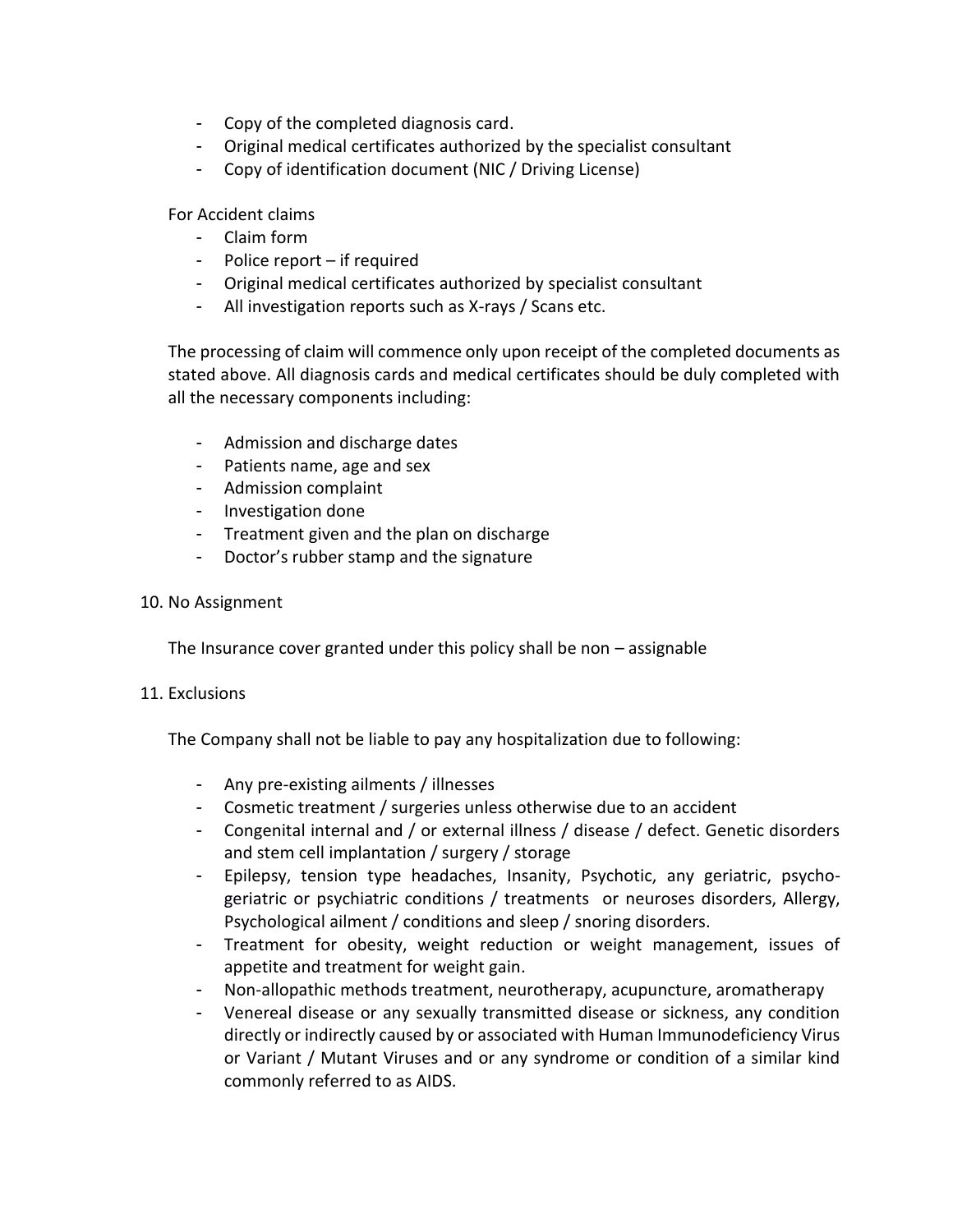- Pregnancy or childbirth including any conditions and pregnancy related complications, Infertility / Subfertility treatment or investigations
- Any kind of Birth control methods
- Epidemic / Pandemic
- War & Warlike situations
- Intentional self injury, Suicide, Attempted suicide (whether felonious or not), Alcoholism, Drug addiction,
- Hospitalization for routine or other medical examinations or Health check up / test
- Injury or illness caused by nuclear fusion, nuclear fission, or radioactive contamination
- Any conditions, illness, ailment or treatment remotely or otherwise connected with Menopause
- Violation or any attempt of violation of the law or resistance to lawful arrest
- Circumcision unless necessary for treatment of a disease not excluded hereunder or as may be necessitated due to an accident
- 12. Approved Ayurvedic Hospitals
	- Siddhalepa Hospital
	- Pilapitiya Ayurvedic Hospital
	- Horana Sugatha Hospital
	- Wickramaarachchi ayurvedic Hospital
	- Any other Government Ayurvedic Hospital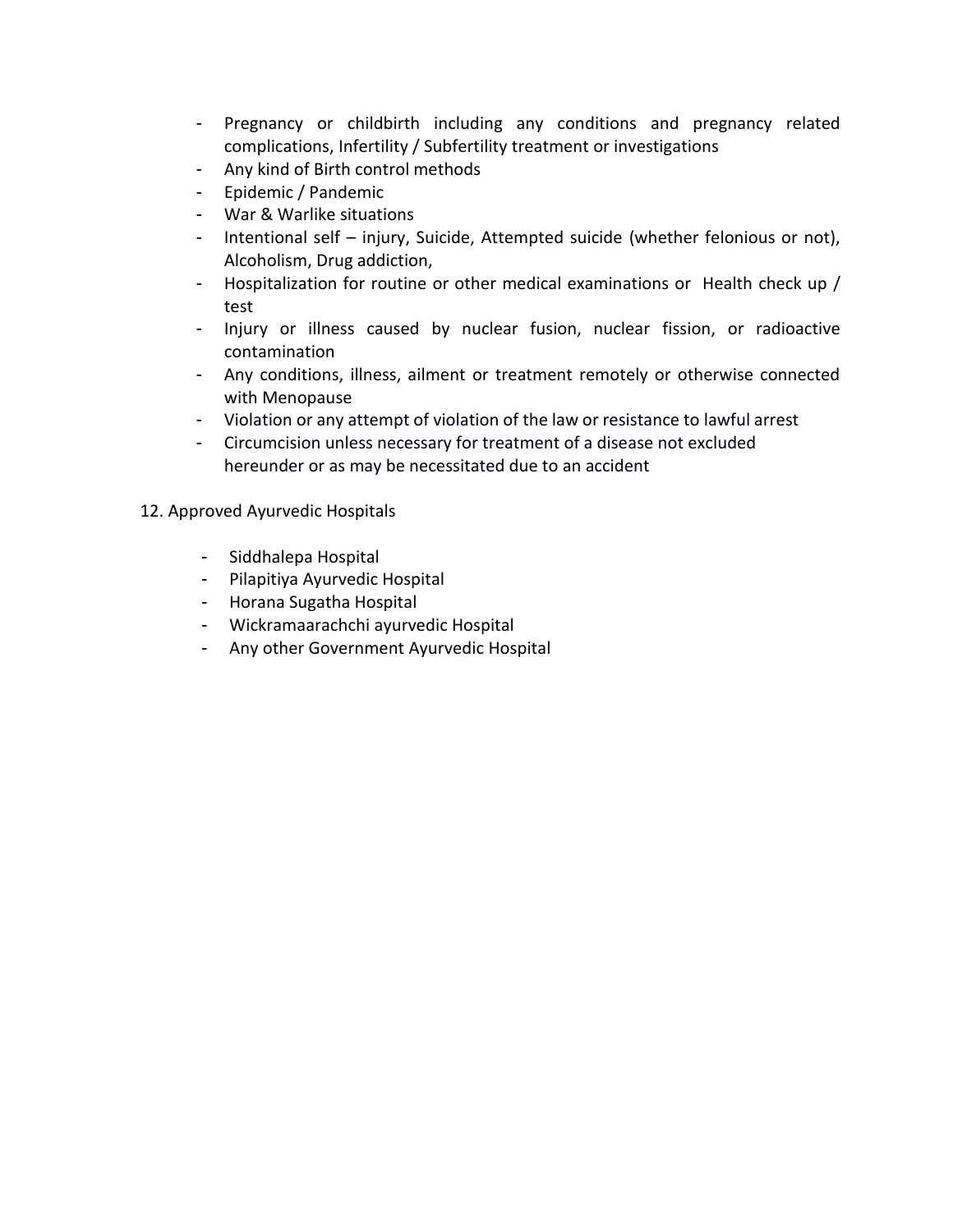## **DEFINITIONS**

- 1. **Accident or accidental events** shall mean a sudden, unintentional, unexpected, unusual and specific event that occurs at an identifiable time and place which shall independently of any other cause and leading to an injury.
- 2. **Annual Limit** shall mean maximum limit available for the insured to utilize for hospitalization during one year from the first commencement of the policy.
- 3. **Dental Treatment** shall mean a treatment done by a doctor having initial BDS (Bachelor of Dental Surgery) qualification with or without further specialization. (Due to an accident only)
- 4. **Disease** shall mean a physical condition marked by a pathological deviation from the normal healthy state.
- 5. **Sickness** shall mean any pathological state or state of abnormal function of bodily organs if the insured, not caused by an accident and objectively diagnosable.
- 6. **Injury** shall mean bodily damage caused solely by an accident.
- 7. **Surgery** shall mean any of the medical procedures: to incise, excise or electro cauterize any organ of body part to repair, revise or reconstruct any organ or body part except for dental services.
- 8. **Hospital** shall mean only an establishment duly constituted and registered at ministry of health care and nutrition as a hospital for care of sick ad injured persons and which, has facilities for diagnosis and major surgery and provide 24 hour a da y nursing services by registered and graduated nurses.
- 9. **Hospitalization Support Plan Insurance Policy means** the policy, providing coverage under the terms, covenants and conditions stated in this agreement. The Hospitalization support plan insurance policy is a product paid daily that gives a monthly cover the following month.
- 10. **Hospitalization** shall mean admission and confinement to a Hospital as a registered inpatient under supervision of a medical specialist following initial outpatient, day surgery or ETU treatment.
- 11. **Inpatient** shall mean a person confined to overnight stay in the hospital for clinical management of a disease or any injury seeking full time doctor's attention and observation.